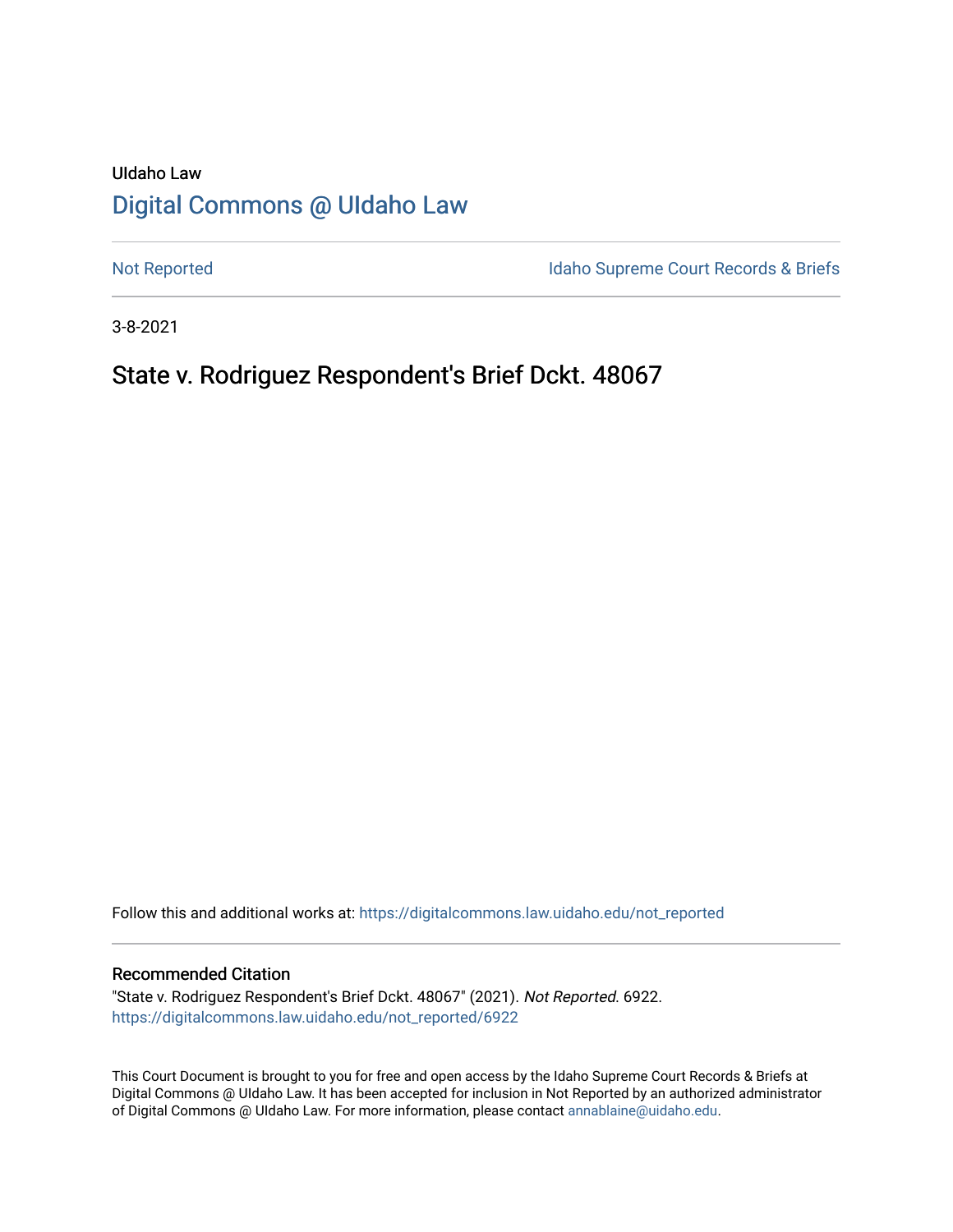Electronically Filed 3/8/2021 1:13 PM Idaho Supreme Court Melanie Gagnepain, Clerk of the Court By: Murriah Clifton, Deputy Clerk

#### **IN THE SUPREME COURT OF THE STATE OF IDAHO**

**)**

**) ) ) ) )**

**STATE OF IDAHO,**

**Plaintiff-Respondent,**

**v.** 

**) ) Canyon County Case No.** 

**) No. 48067-2020** 

**) CR14-19-19593** 

**LARS CHRISTOPHER RODRIGUEZ,** 

**Defendant-Appellant.**

## **BRIEF OF RESPONDENT** \_\_\_\_\_\_\_\_\_\_\_\_\_\_\_\_\_\_\_\_\_\_\_\_

\_\_\_\_\_\_\_\_\_\_\_\_\_\_\_\_\_\_\_\_\_\_\_\_

**APPEAL FROM THE DISTRICT COURT OF THE THIRD JUDICIAL DISTRICT OF THE STATE OF IDAHO, IN AND FOR THE COUNTY OF CANYON**

> **HONORABLE THOMAS W. WHITNEY District Judge**

> > \_\_\_\_\_\_\_\_\_\_\_\_\_\_\_\_\_\_\_\_\_\_\_\_

\_\_\_\_\_\_\_\_\_\_\_\_\_\_\_\_\_\_\_\_\_\_\_\_

**LAWRENCE G. WASDEN Attorney General State of Idaho**

**COLLEEN D. ZAHN Deputy Attorney General Chief, Criminal Law Division**

**JOHN C. McKINNEY Deputy Attorney General Criminal Law Division P. O. Box 83720 Boise, Idaho 83720-0010 (208) 334-4534 E-mail: ecf@ag.idaho.gov** 

**ATTORNEYS FOR PLAINTIFF-RESPONDENT** **JENNY C. SWINFORD Deputy State Appellate Public Defender 322 E. Front St., Ste. 570 Boise, Idaho 83702 (208) 334-2712 E-mail: documents@sapd.state.id.us** 

**ATTORNEY FOR DEFENDANT-APPELLANT**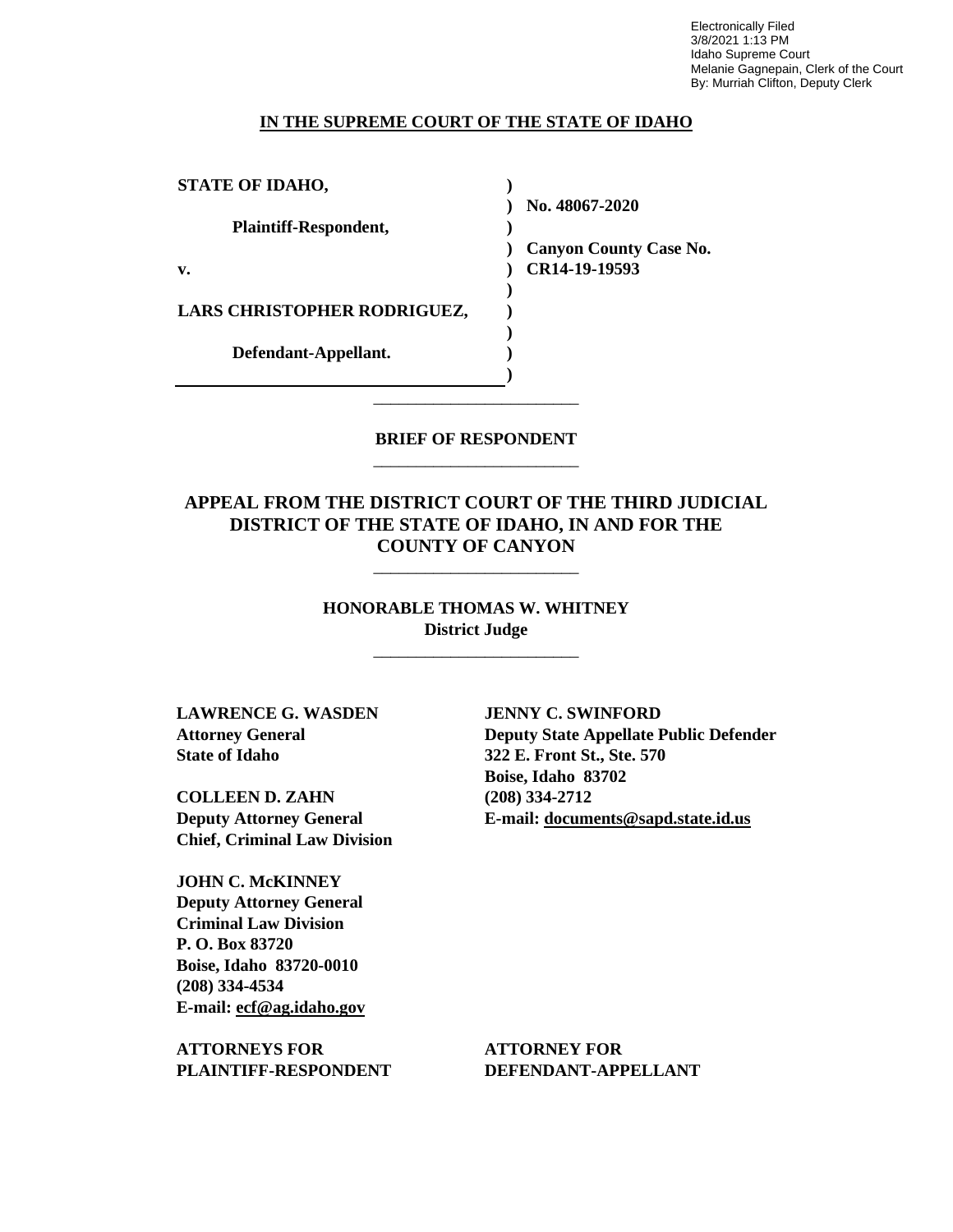# **TABLE OF CONTENTS**

|  |                 | The District Court's Denial Of Rodriguez's Motion To<br>Preclude The State From Introducing Evidence Of A Prior |  |
|--|-----------------|-----------------------------------------------------------------------------------------------------------------|--|
|  | $\mathsf{A}$ .  |                                                                                                                 |  |
|  | <b>B.</b>       |                                                                                                                 |  |
|  | $\mathcal{C}$ . | The District Court's Ruling Constituted Harmless                                                                |  |
|  |                 |                                                                                                                 |  |
|  |                 |                                                                                                                 |  |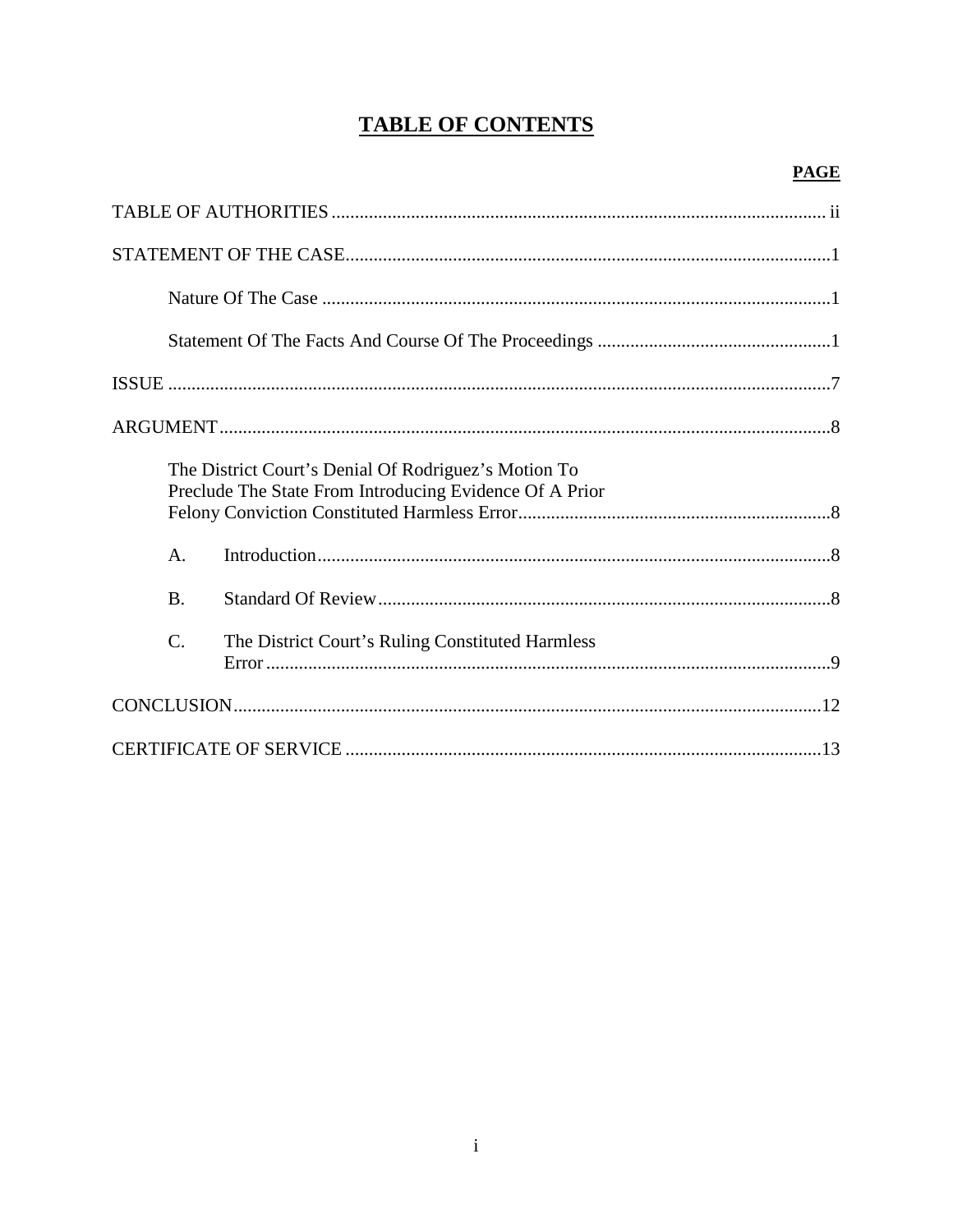# **TABLE OF AUTHORITIES**

| <b>CASES</b><br><b>PAGE</b> |  |
|-----------------------------|--|
|                             |  |
|                             |  |
|                             |  |
|                             |  |
|                             |  |
|                             |  |
|                             |  |
|                             |  |
|                             |  |
|                             |  |
|                             |  |
| <b>RULES</b>                |  |
|                             |  |
|                             |  |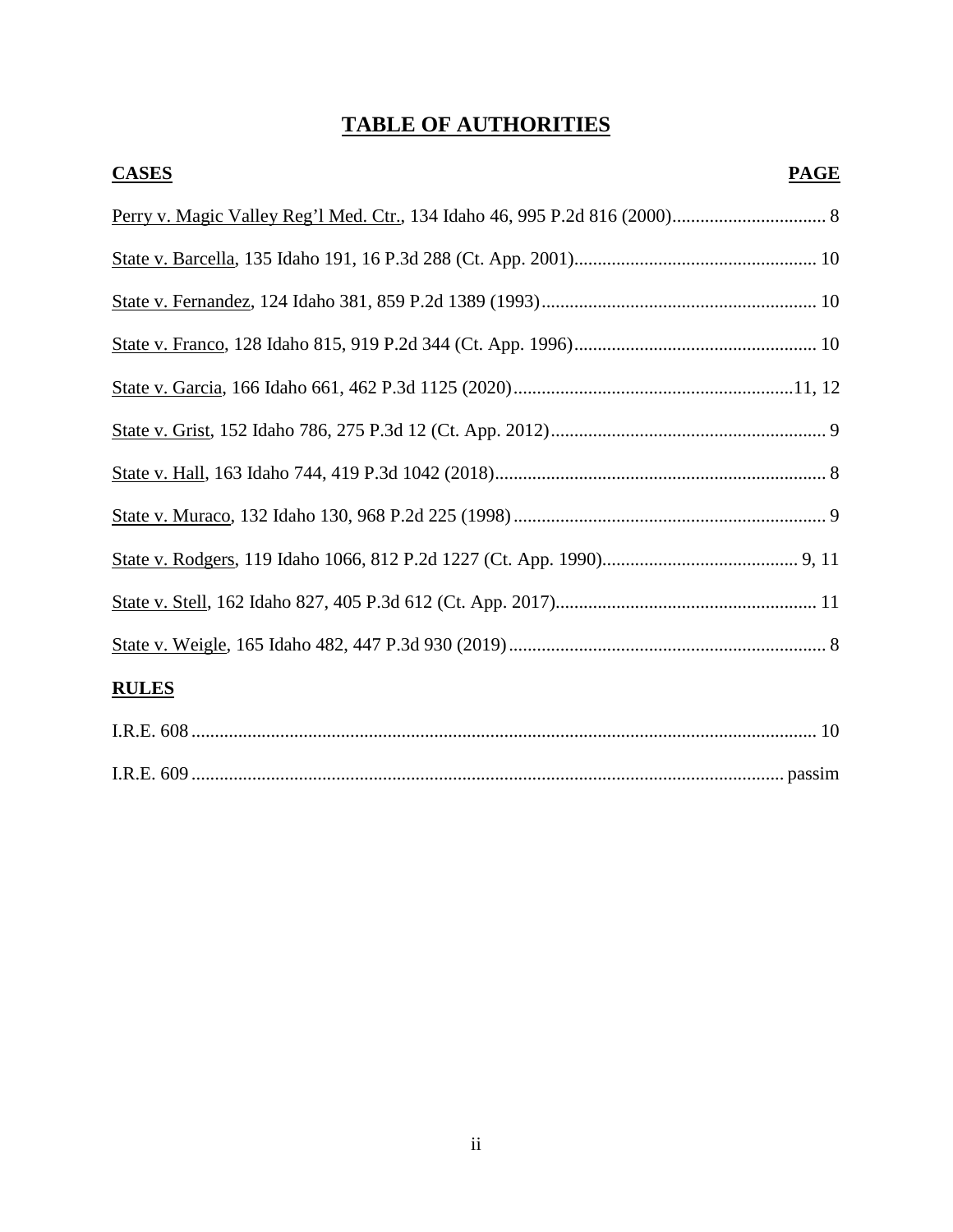#### STATEMENT OF THE CASE

### Nature Of The Case

 $\overline{a}$ 

Lars Christopher Rodriguez appeals from his judgment of conviction for felony DUI. He challenges the admission of testimony that he had been previously convicted of a felony under I.R.E. 609.

### Statement Of The Facts And Course Of The Proceedings

The following facts are based on testimony presented at Rodriguez's jury trial. On the evening of September 29, 2019, Nikita Trinidad and her daughter were riding in a car in Caldwell when the driver, Nakita's boyfriend (Anthony Renteria), exclaimed "look at this fool coming up on us so fast." (Tr., p.154, L.12 – p.155, L.24; p.159, 4-5.) Nakita looked up and, through the outside rear view mirror, saw a red truck coming at them "full speed" after they had just stopped for a red light, and the truck swerved around them as it remained red.<sup>[1](#page-4-0)</sup> (Tr., p.155, L.24 – p.156, L.9.) Nakita explained that after the red truck swerved around them, "he went back into our lane, and as the light was green he T-boned the other car [a white Pizza Hut delivery car] right in front of us" in the middle of the intersection. (Tr.,  $p.157$ , L.19 –  $p.158$ , L.5.) The white car flipped around and "got smashed real bad," and the red truck "went up onto the curb and hit right into the fire hydrant" in the Walgreen's parking lot. (Tr., p.158, Ls.6-17.) Nakita had noticed that the driver of the white car had his head "go limp" and she told Anthony to turn in to make sure he was okay. (Tr., p.158, L.8 – p.159, L.3.) Anthony drove around the red truck and into the entrance of a Walgreen's parking lot, and parked "like less than four feet away" from it, and having never lost sight of the truck during this whole time, Nakita saw only one person get out of the truck, when

<span id="page-4-0"></span><sup>&</sup>lt;sup>1</sup> Nikita's car was the only car stopped for the light, and it was in the right lane of a two-lane one way street. (Tr., p.156, Ls.10-17.)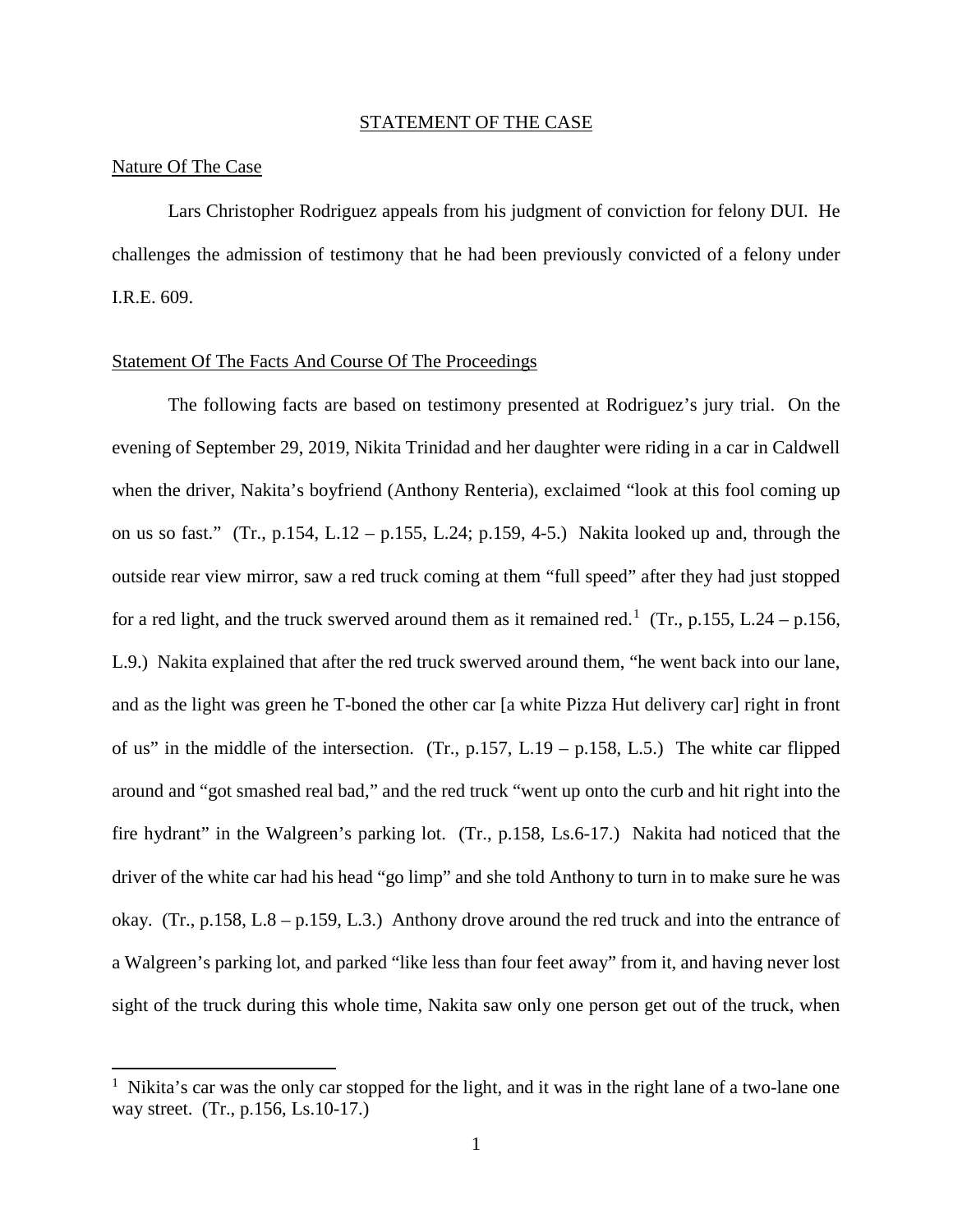Rodriguez got out from the driver's side of the truck. (Tr., p.159, L.7 – p.160, L.13.) When Nakita saw Rodriguez get out of the truck, she had been "going to run to go help the Pizza Hut guy," but she and Anthony heard Rodriguez "revving up his engine, but he was stuck," and Anthony said, "He's going to run." (Tr., p.160, L.18 – p.161, L.3.) Nakita was "right there" as she looked into the truck through the passenger side window and could see Rodriguez sitting in the truck, and "[n]obody was sitting in the passenger" seat. (Tr., p.161, Ls.4-21.) Rodriguez took off running across the street and Nakita was going to run after him but Anthony told her not to because they did not know if he "might have a gun or something." (Tr., p.162, Ls.17-25.) When Nakita got to the corner of the block she called the police. (Tr., p.162, Ls.6-8.) Nakita got back in the car with Anthony and they followed Rodriquez as he ran, ending up at Los Betos, where he stopped not long to talk to an employee. (Tr., p.163, L.2 – p.164, L.17.) Nakita recalled that Rodriguez was wearing dark jeans, a gray shirt, and a black hat that had a "one-by-one-inch emblem or a picture of something." (Tr., p.164, Ls.18-25.)

Rodriguez finished talking to the people by Los Betos, he was "kind of like sprinting," trying "to get away quicker. (Tr., p.165, Ls.1-5.) Nakita and Anthony continued to follow Rodriguez in their vehicle as he passed by a construction site, past a bank, and ended up in Indian Creek Plaza. (Tr., p.165, L.11 – p.167, L.8.) When he entered the plaza, Rodriguez "walked up to a table, and he just started talking to these two individuals like for a split second, and then not even like two seconds later he sat down with them like if he had been there the whole time." (Tr., p.167, Ls.9-15.) Nakita and Anthony were in their car, parked right across from Rodriguez and they never lost sight of him from the bank until he sat down at Indian Creek Plaza. (Tr., p.167, L.6 - p.168, L.2.) Nakita was talking to the police by phone from the time they got to the corner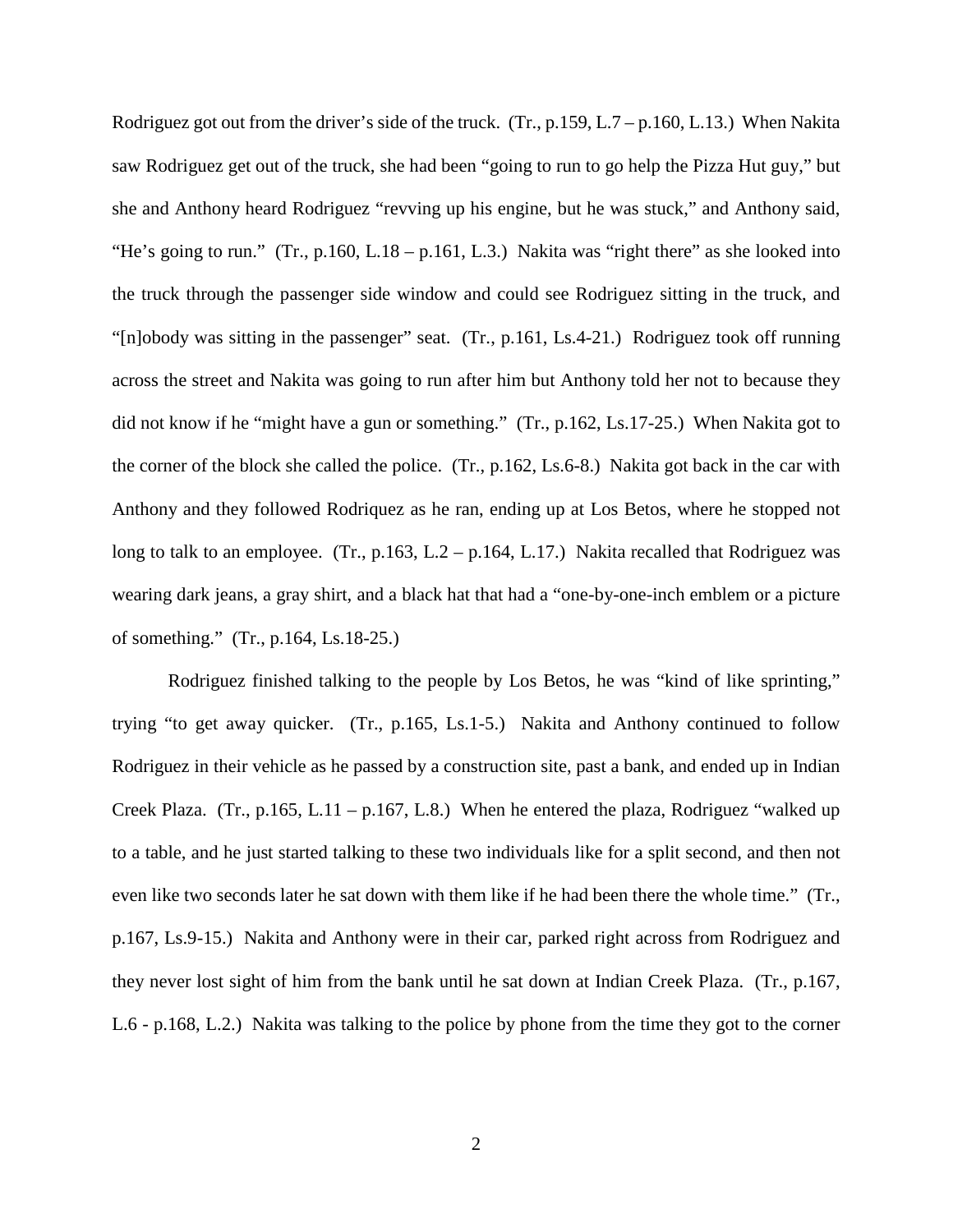of the Walgreen's parking lot and had described what Rodriquez was wearing and that they would not lose sight of him – and they did not.<sup>[2](#page-6-0)</sup> (Tr., p.168, Ls.3-18.)

Nakita watched as police cars kept passing by "like they don't know he's sitting there[,]" so she kept telling the dispatcher where Rodriguez was sitting, and finally got out of the car, hid against a wall, waved an officer down, and pointed out where Rodriquez was sitting and told him that "he just sat down there like if he had been there." (Tr., p.168, L.22 - p.169, L.14.)

Anthony also testified, confirming the basic facts of Nakita's testimony (see generally Tr., p.183, L.3 – p.201, L.15), including that there was only one person in the red truck, and "[t]hey were in the driver's seat trying to get out" following the accident (Tr., p.188, Ls.15-25; see id., p.194, Ls.3-7; p.197, L. 23 – p.198, L.4). Anthony also answered "[n]o" when asked, "[s]o from the point of the crash to the point where he sat down at Indian Creek Plaza at the table, did you lose sight of him?" (Tr., p.193, L.24 - p.194, L.2.) Finally, Anthony explained that he observed the officer catch up with Rodriguez and confront him. (Tr., p.194, Ls.8-11.)

Corporal Jeff Jensen of the Caldwell Police Department testified that on September 29, 2019, he went to the Indian Creek Plaza to look for "a suspect that had ran from a crash." (Tr., p.207, L.16 – p.208, L.5.) Corporal Jensen had received information that there was "a crash at  $10<sup>th</sup>$  and Cleveland, and the driver of a red truck had fled from the scene[,]" described as "a Hispanic male in his 30s wearing a gray shirt, black hat, and possibly wearing blue jeans." (Tr., p.208, Ls.6-19.) Corporal Jensen got out of his patrol car to search for the suspect, but returned after being informed that he may have been running from the plaza. (Tr., p.209, Ls.18-22.) When he got into his patrol car, "the people that were relaying this information to dispatch flagged [him]

l

<span id="page-6-0"></span><sup>&</sup>lt;sup>2</sup> On cross-examination, Nakita acknowledged that there was "one little spot when [Rodriguez] went behind Keystone where [she] couldn't see him, but it was very short term." (Tr., p.179, L.23  $-$  p.180, L.1.)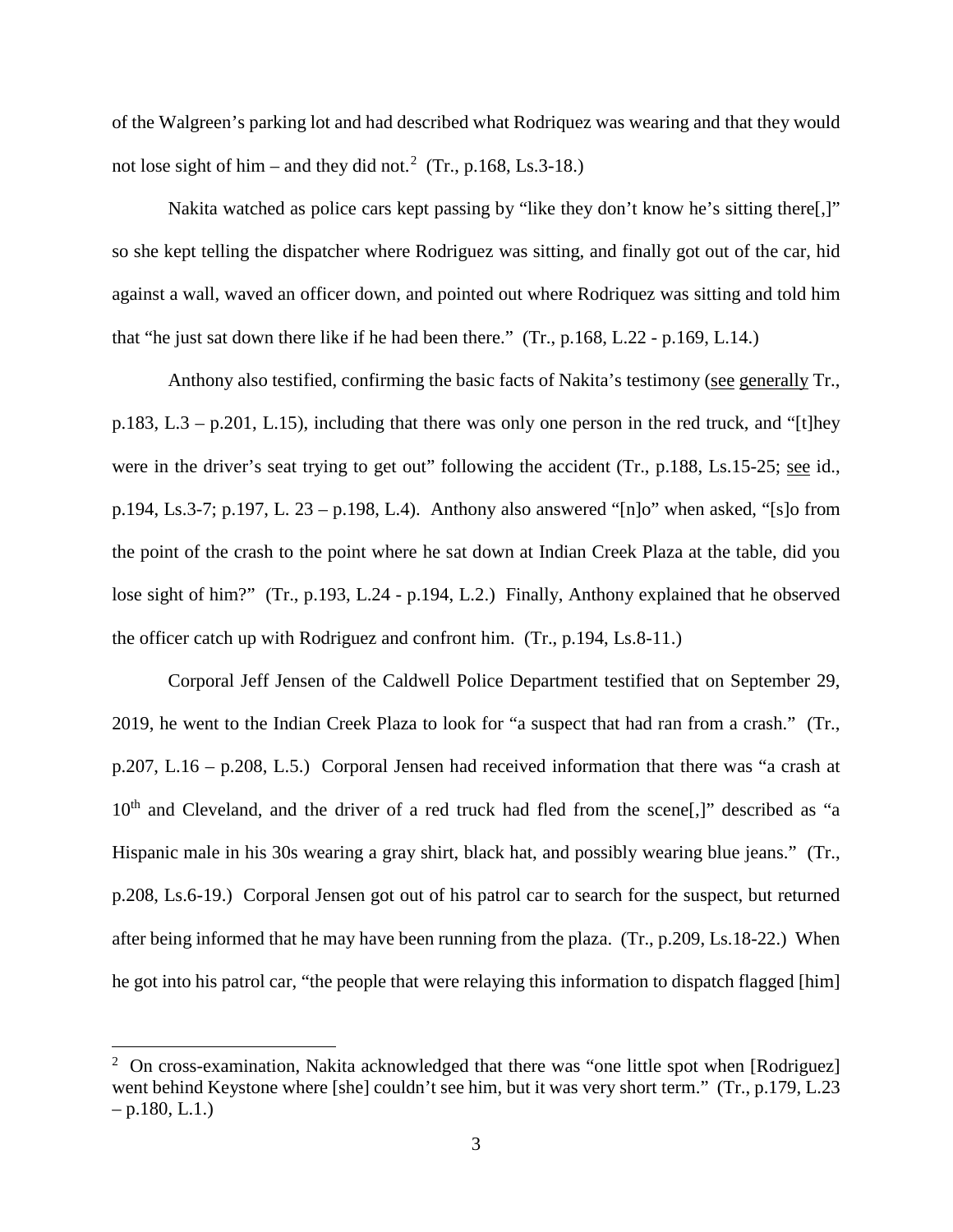down" and told him that the person he was looking for was sitting at the first table in the plaza. (Tr., p.209, L.24 – p.210, L.7.) The people reporting the suspect's location gave a description of the suspect which matched the information dispatch had given the officer. (Tr., p.210, Ls.17-23.)

Corporal Jensen walked to where Rodriguez was sitting, noticed his clothes fit the description of the suspect's clothing, and twice commanded him to stand up. (Tr., p.211, Ls.3-6.) Rodriguez ignored the commands, so the officer grabbed his arm and, despite Rodriguez's noncooperation, was able to place him in handcuffs and detain him. (Tr., p.211, L.7 – p.212, L.11.) Corporal Jensen asked the people sitting at the table if they knew Rodriguez, and they shook their heads "no" and Rodriquez also stated that they did not know him. (Tr., p.212, Ls.14-23.) The officer walked Rodriguez to his patrol car and asked him about the crash, and Rodriguez "responded by telling [the officer] that they hit me." (Tr., p.212, L.24 – p.213, L.7.) Rodriguez verbally identified himself as "Lars Rodriguez," and the officer searched him and put him in the back of the patrol car. (Tr., p.213, Ls.14-17.)

As Rodriguez spoke, Corporal Jensen noticed that he had a strong odor of alcohol (or alcoholic beverage), his eyes were bloodshot and glassy, and his speech was slurred, indicating possible alcohol impairment. (Tr., p.213, Ls.18-25.) Rodriguez refused to perform field sobriety tests – the horizontal gaze nystagmus, the walk-and-turn test, and the one-legged stand test – and also refused to take a breath test by "talking nonsense and just delaying the whole process." (Tr., p.214, L.4 - p.216, L.10.) Corporal Jensen took Rodriguez to the police department and obtained a search warrant to conduct a blood draw, which was done at that location by Officer Heaton. (Tr.,  $p.216$ , L.11 –  $p.217$ , L.3.) The lab report showing that Rodriguez's blood alcohol concentration was ".219 grams of ethyl alcohol per 100 cc's of blood" was admitted into evidence without objection. (Tr., p.217, L.8 - p.218, L.13; <u>see</u> St. Ex. 1.) Also, the recording taken by Corporal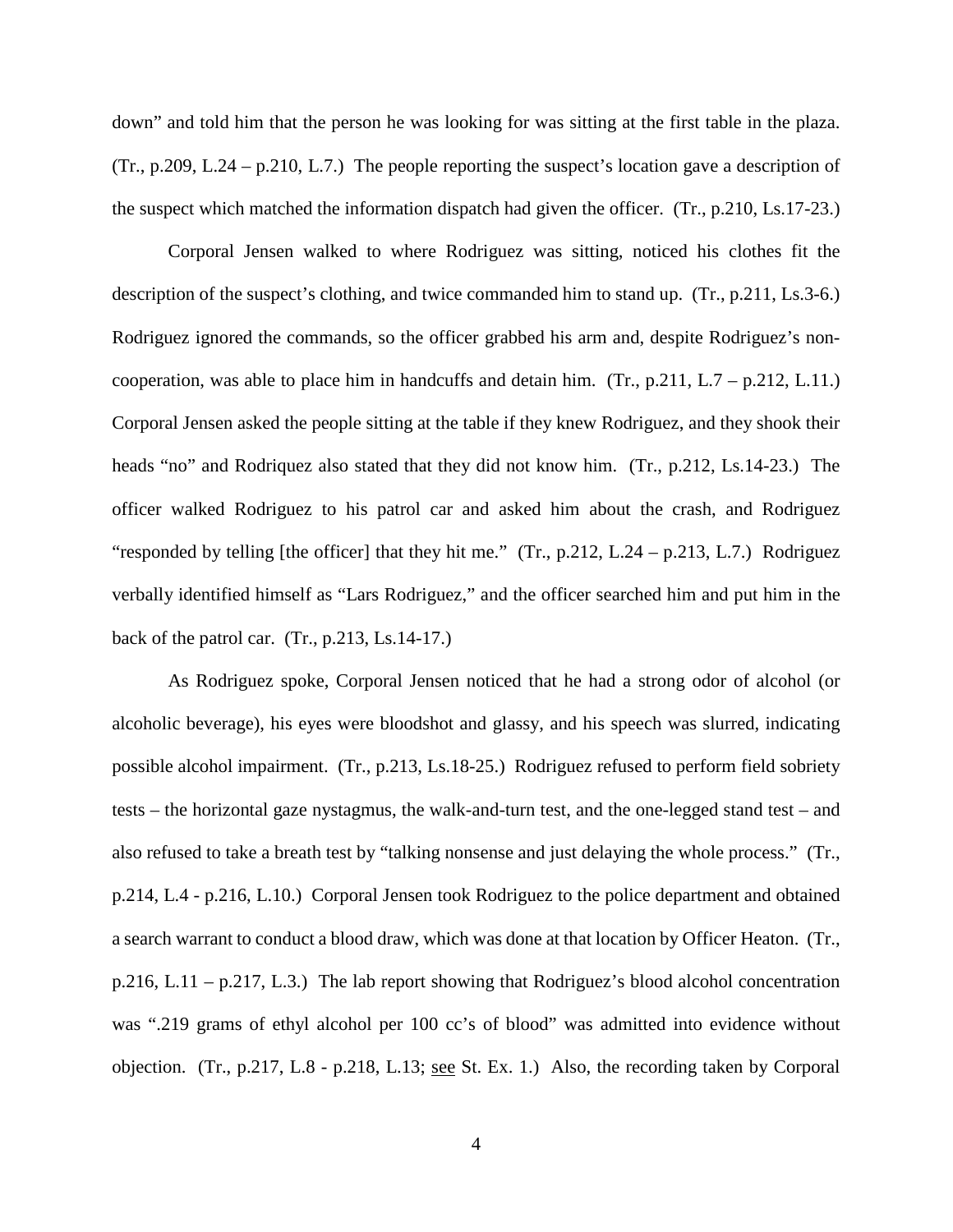Jensen's body cam that day was admitted into evidence without objection. (Tr., p.218, L.25 – p.219, L.17; see St. Ex. 2.)

Caldwell Police Officer Max Boots testified that he was the first officer to arrive at the scene of the accident, and that the red truck registered to Lars Rodriguez was partly in the roadway, but most of the truck was up on the grass shoulder. (Tr.,  $p.229$ , L.14 –  $p.231$ , L.25;  $p.236$ , Ls.8-23.) Officer Boots checked on the people involved in the crash – the driver of the white car refused medical treatment and did not appear to have been injured much – and then began his crash investigation. (Tr., p.232, Ls.1-16.) Officer Boots reviewed the "skid marks, the marks left by the truck, the rapid travel that the truck took" and that "those marks went right over the fire hydrant[,]" indicating that it was the red truck that hit the fire hydrant. (Tr., p.231, Ls.16-21.) Officer Boots was the first officer to approach the red truck, and when he did, he noticed the driver's side door was open about three or four inches, and the passenger side door was closed. (Tr., p.234, Ls. 5-23.) Inside the truck, behind the driver's seat, the officer found a can of a Monaco alcoholic beverage with trace amounts of liquid inside, and a tequila bottle that had a little bit of liquid inside. (Tr., p.235, L.6 – p.236, L.7; see St. Exs. 7, 8.)

After the state rested, Rodriguez's counsel made an oral motion to exclude testimony about Rodriguez's three prior felony convictions – two felony DUIs and one felony eluding a police officer. (Tr., p.247, L.13 – p.249, L.4.) The district court ruled that the fact that Rodriguez has been convicted of one felony (a 2017 conviction for felony DUI) was admissible under I.R.E. 609(a), but not the specific offense. (Tr., p. 251, L.20 – p.253, L.11.)

Rodriguez testified that his roommate – who he refused to name – was driving the red truck when it crashed, and he (Rodriguez) got out of the truck through the passenger side door. (Tr., p.261, Ls.15–17; p.263, L.17 – p.264, L.15; p.267, Ls.5-8; p.278, Ls.3-9.) Rodriguez testified that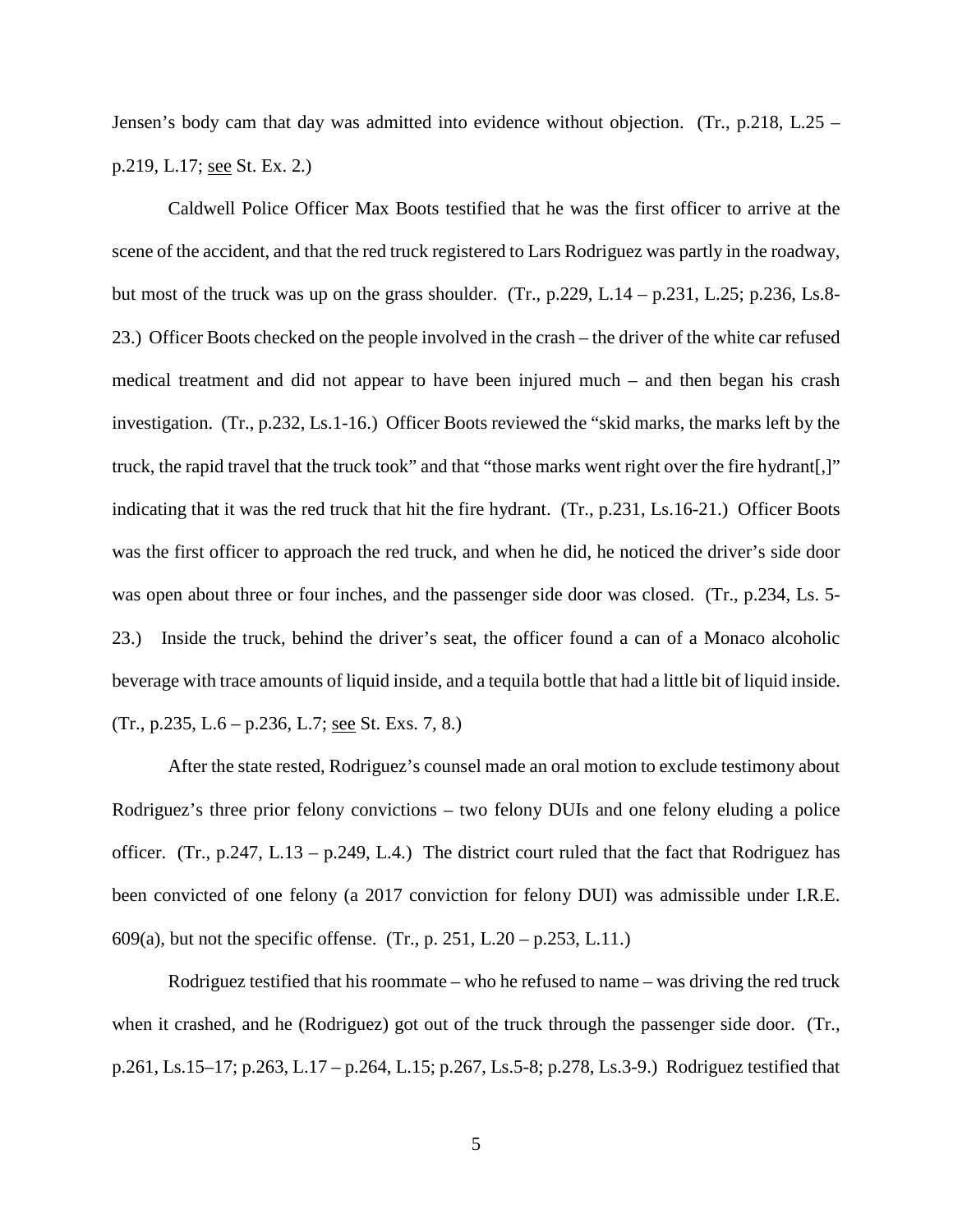he told the driver to park the truck and "we'll run on our feet." (Tr., p.266, Ls. 6-7.) He admitted that he noticed Nakita and Anthony and he fast-walked to the front of Los Betos "looking back at them." (Tr., p. 269, Ls.4-11.) As he continued to run, Rodriguez threw a marijuana pipe into a dumpster and made his way to the plaza.  $(Tr, p.269, L.23 - p.270, L.3)$  Rodriguez confirmed that once he made it to Indian Creek Plaza, he tried to blend in by sitting down with people he did not know until he was apprehended by Corporal Jensen. (Tr., p.281, Ls.3-11.) At the end of his testimony, the prosecutor asked, "Mr. Rodriguez, you've previously been convicted of a felony, Right?" (Tr., p.283, Ls.21-22.) Rodriguez answered, "Yes, sir, I have." (Tr., p.283, L.23.)

The state charged Rodriguez in Part I of an Information with felony DUI (second felony DUI within 15 years), leaving the scene of an accident involving an attended vehicle (misdemeanor), failure to notify upon striking fixtures on a highway (misdemeanor), and possession of an open container in a vehicle. (R., pp.24-27.) Part II of the Information alleged that Rodriguez had been convicted in 2014 and 2017 of felony DUI, and Part III of the Information accused him of being a persistent violator. (R., pp.28-33.) At trial, after a jury convicted Rodriguez of all four charges, Rodriguez admitted he had been convicted of two prior felony DUIs and that he was a persistent violator. (R., pp.60-61; Tr. p.332, L.19 - 341, L.7.) Rodriguez filed a motion for a new trial alleging newly discovered evidence, which the district court denied after a hearing. (R., pp.63-66, 92-93; <u>see generally</u> Tr. p.349, L.1 – p.370, L.25.)

The district court sentenced Rodriguez to a unified sentence of 26 years, with six years fixed, for felony DUI, and six months jail (concurrent) on each of the three misdemeanors. (R., pp.104-110; Tr., p.413, L.20 – p.416, L.18.) Rodriguez filed a timely notice of appeal. (R., pp. 111-115.)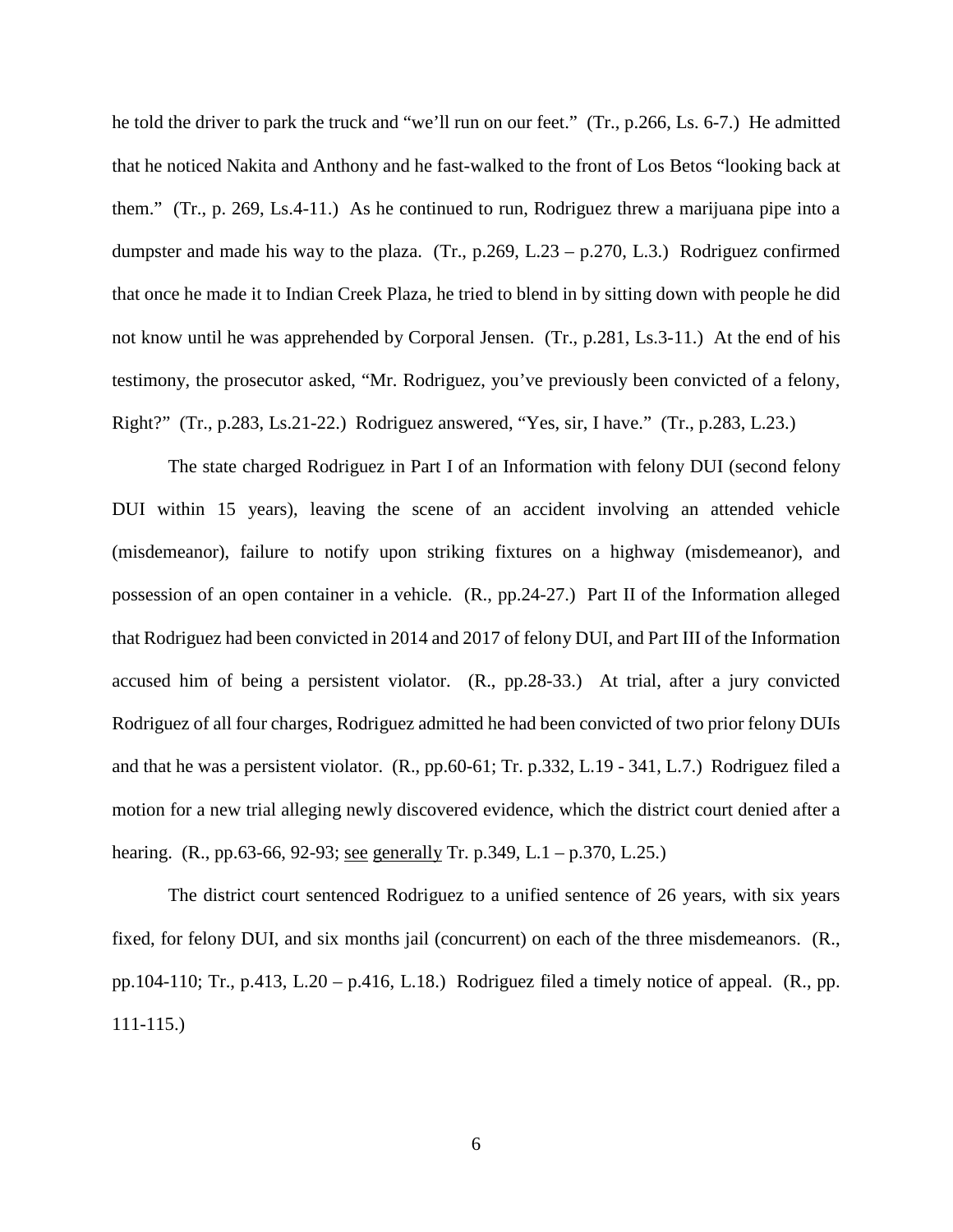## **ISSUE**

Rodriguez states the issue on appeal as:

Did the district court abuse its discretion by admitting evidence of the fact of Mr. Rodriguez's prior felony conviction to show untruthfulness when the nature of the conviction had no bearing on that character trait?

(Appellant's brief, p.6.)

The state rephrases the issue as:

Did the district court's denial of Rodriguez's motion to preclude the state from introducing evidence of a prior felony conviction constitute harmless error?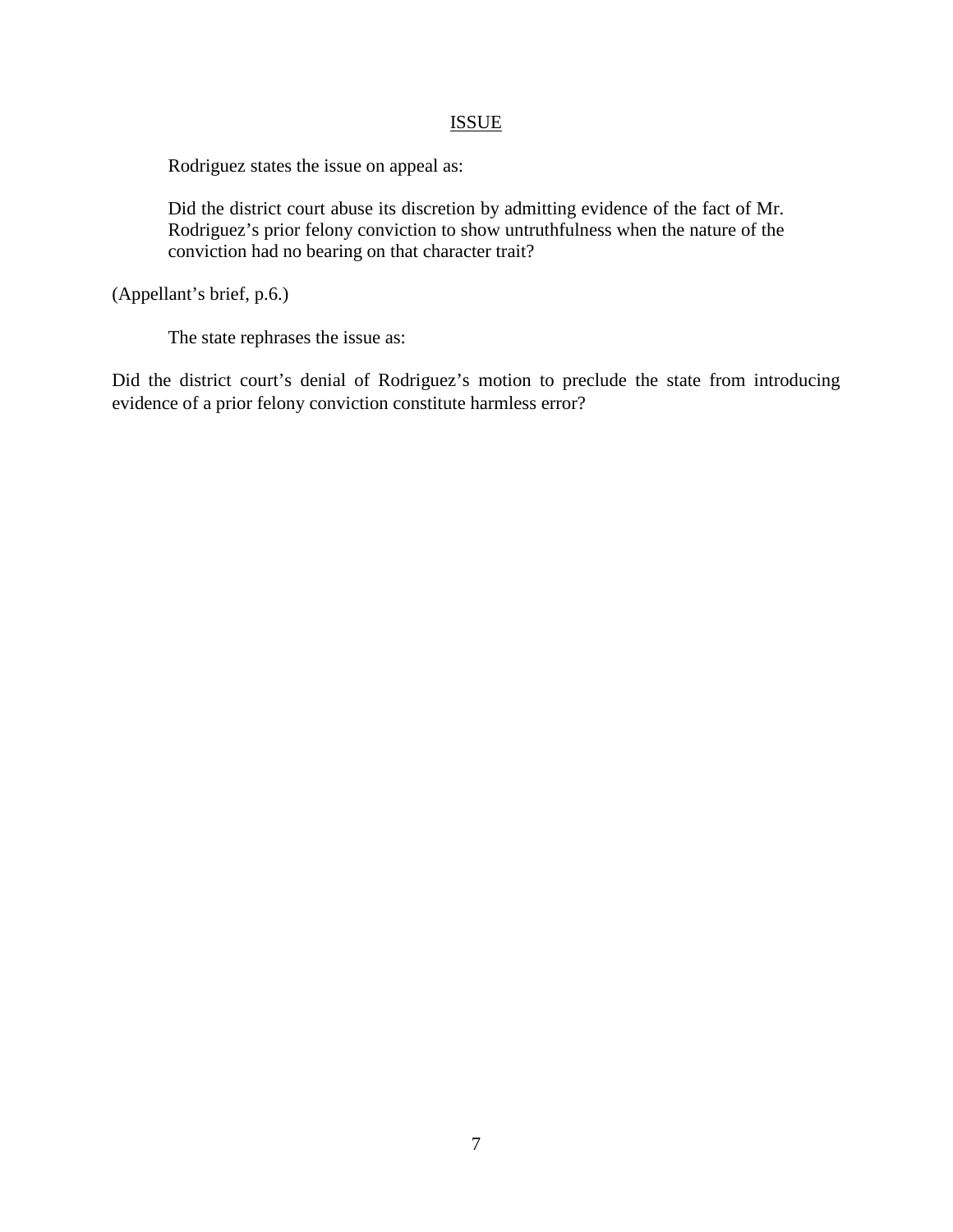#### ARGUMENT

## The District Court's Denial Of Rodriguez's Motion To Preclude The State From Introducing Evidence Of A Prior Felony Conviction Constituted Harmless Error

#### A. Introduction

The district court permitted the state to ask Rodriguez, with regard to a 2017 felony DUI conviction, whether he had "been previously convicted of a felony[,]" but not to mention the specific nature of that felony. (Tr., p.251, L.20 – p.253, L.11.) On appeal, as he did below, Rodriguez argues that, under I.R.E. 609, the district court improperly allowed the state to "present evidence of the fact of his prior felony conviction to show a character for untruthfulness." (Appellant's brief, p.7; see Tr., p.247, L.13 – p.249, L.4.) He contends that "[t]he category of the conviction, not the mere fact of one, controls whether the prior conviction is relevant to show a person's untruthful character." (Id.) It appears that, contrary to what little Idaho law there is on the issue, the district court based its "truthfulness" ruling on the fact that Rodriguez had a prior felony conviction, not that the prior conviction itself was relevant to his truthfulness. However, any error was, beyond a reasonable doubt, harmless.

### B. Standard Of Review

This Court reviews challenges to a trial court's evidentiary rulings under the abuse of discretion standard." Perry v. Magic Valley Reg'l Med. Ctr., 134 Idaho 46, 50, 995 P.2d 816, 820 (2000). "Trial courts maintain broad discretion in admitting and excluding evidence." State v. Weigle, 165 Idaho 482, 487, 447 P.3d 930, 935 (2019). An exception to this broad discretion is relevance, which is "a matter of law that is subject to free review." State v. Hall, 163 Idaho 744, 774, 419 P.3d 1042, 1072 (2018).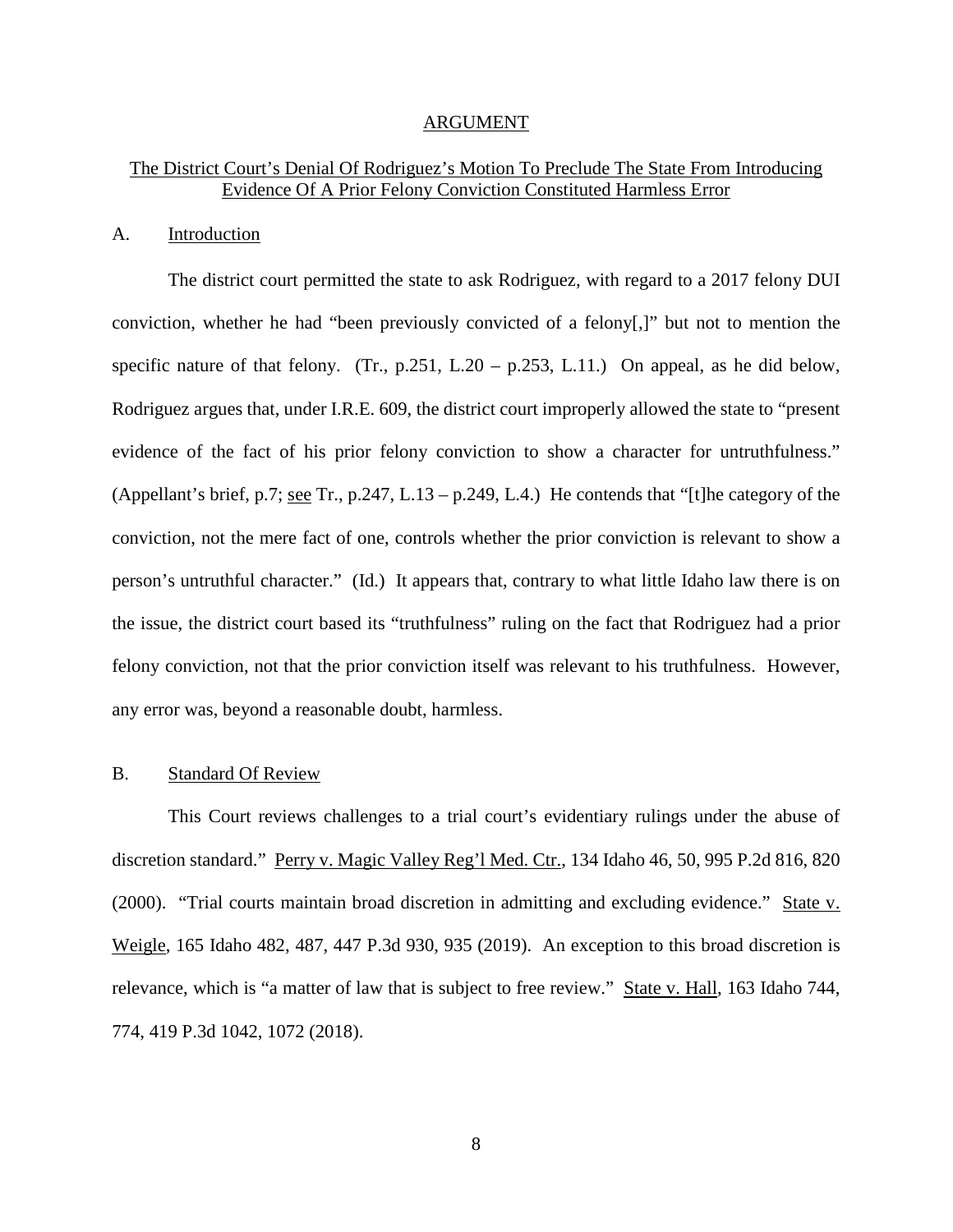## C. The District Court's Ruling Constituted Harmless Error

To determine admissibility of evidence of prior convictions, the court should first look to which of three categories the crime falls. State v. Grist, 152 Idaho 786, 789, 275 P.3d 12, 15 (Ct. App. 2012). The first category are crimes "intimately connected to a person's veracity and credibility" such as perjury. Id. The second category includes crimes "somewhat less relevant to credibility because they do not deal directly with veracity and have only a general relationship with honesty" such as robbery or burglary. Id. The third category is for crimes that "have little or no direct bearing on honesty and veracity" such as "crimes of passion and acts of violence that are the product of emotional impulse." Id. Determining which category a prior conviction falls is resolved on a case-by-case basis involving an "examination of the statute under which the conviction occurred." State v. Muraco, 132 Idaho 130, 133, 968 P.2d 225, 228 (1998). Evidence of crimes not directly related to veracity are relevant if those crimes "disclose a disregard for the rights of others which might reasonably be expected to express itself in giving false testimony whenever it would be to the advantage of the witness." State v. Rodgers, 119 Idaho 1066, 1072, 812 P.2d 1227, 1233 (Ct. App. 1990) (quotation marks omitted).

In ruling on Rodriguez's oral motion to preclude the prosecutor from asking Rodriguez, under I.R.E. 609(a), whether he had been convicted of a prior felony, the district court said:

So turning to the first felony. That's the 2017 driving under the influence conviction. That – going through the rule here the fact of the conviction is relevant to the witness's character for truthfulness. And the fact is because it is a prior felony conviction. It's something the jury should know. If Mr. Rodriguez is going to put his credibility at issue by taking the stand to testify, the jury in fairness should know that he is a convicted felon because that's essentially import, the thrust of Rule  $609$ .<sup>[[3](#page-12-0)]</sup> That's legitimate impeachment. However, the nature of the felony is not

l

<span id="page-12-0"></span> $3$  Idaho Rule of Evidence 609(a) states:

In General. For the purpose of attacking a witness's character for truthfulness, evidence of the fact that the witness has been convicted of a felony and the nature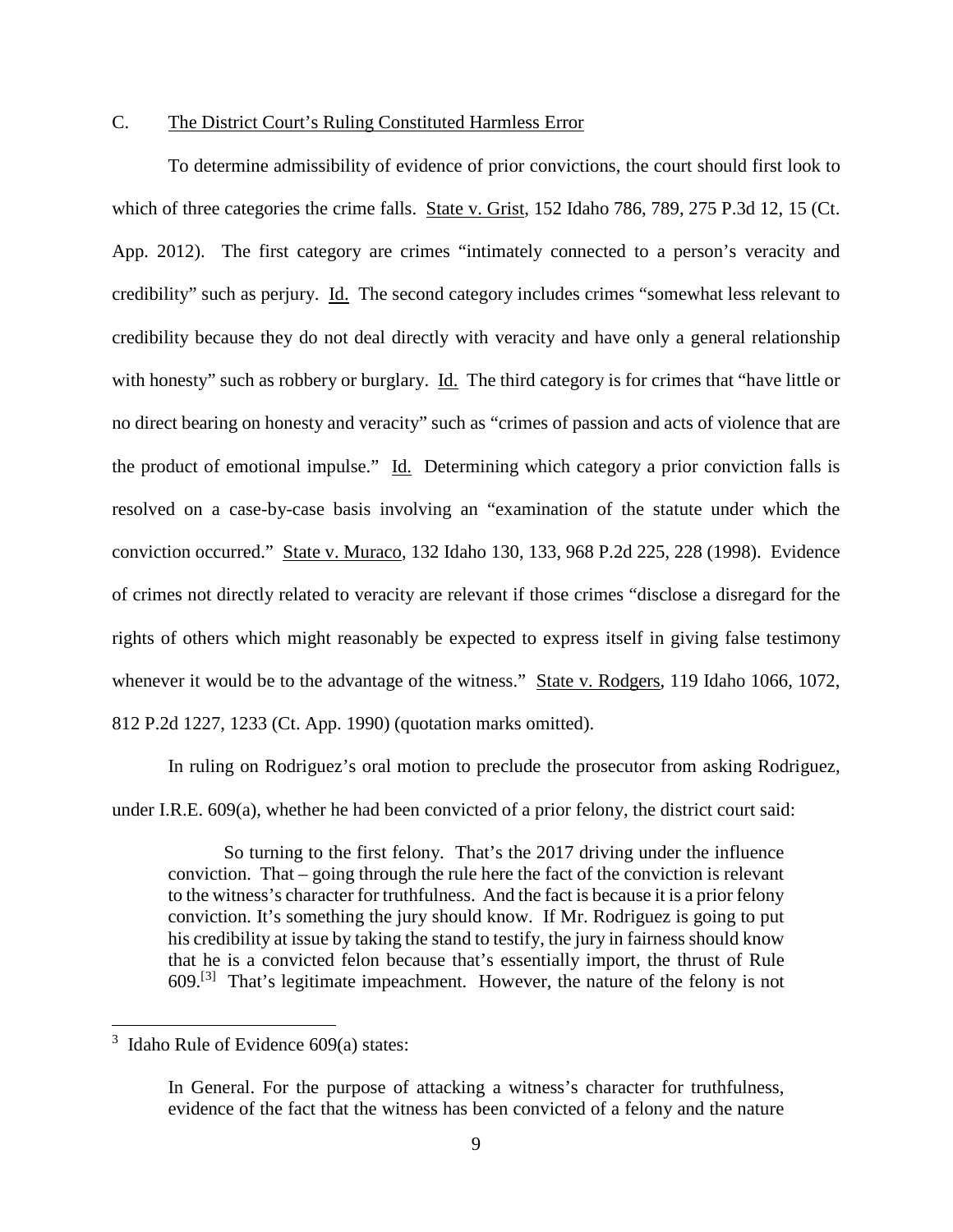relevant to his credibility. Really it's the nature – the driving under the influence charge would be relevant to propensity, which is an improper method of proving a case, and so that's clearly not something that should be admitted.

(Tr., p.251, L.20 – p.252, L.11.) In short, the district court appears to have determined that the mere fact that Rodriguez was a convicted felon was relevant to his character for truthfulness. However, in State v. Barcella, 135 Idaho 191, 201, 16 P.3d 288, 298 (Ct. App. 2001), the Idaho

Court of Appeals explained:

 $\overline{a}$ 

When asked what character evidence would be offered, counsel said "[t]hat he has been arrested ninety-four times, including forty-two felonies." Thereafter, the court ruled that [the witness] had only two felony convictions within the last ten years, both DUI's, that neither was indicative of lack of credibility, and that neither had probative value.

The district court's ruling was consistent with I.R.E. 609(a), which prohibits the admission of prior convictions that are not relevant to credibility.

In addition to Barcella's clear indication that, under Rule 609(a), felony DUIs are not

relevant to credibility, nor probative, the Idaho Supreme Court's statement in State v. Fernandez,

124 Idaho 381, 383, 859 P.2d 1389, 1391 (1993), that "[a]rranging a drug transaction in and of

itself is not probative of whether a person is truthful or untruthful<sup>[1]</sup>. could be applied to Rule

609(a) to preclude the admissibility of such prior.<sup>[4](#page-13-0)</sup> See State v. Franco, 128 Idaho 815, 818, 919

P.2d 344, 347 (Ct. App. 1996) ("Consistent with the Court's statement in *Fernandez*, it appears

of the felony must be admitted if elicited from the witness or established by public record, but only if the court determines in a hearing outside the presence of the jury that the fact of the prior conviction or the nature of the prior conviction, or both, are relevant to the witness's character for truthfulness and that the probative value of this evidence outweighs its prejudicial effect to the party offering the witness. If the evidence of the fact of a prior felony conviction, but not the nature of the conviction, is admitted for impeachment of a party to the action or proceeding, the party has the option to present evidence of the nature of the conviction, but evidence of the circumstances of the conviction is not admissible.

<span id="page-13-0"></span><sup>&</sup>lt;sup>4</sup> The statement in Fernandez was made in relation to I.R.E. 608, not Rule 609(a). See Fernandez, 124 Idaho at 383, 859 P.2d at 1391.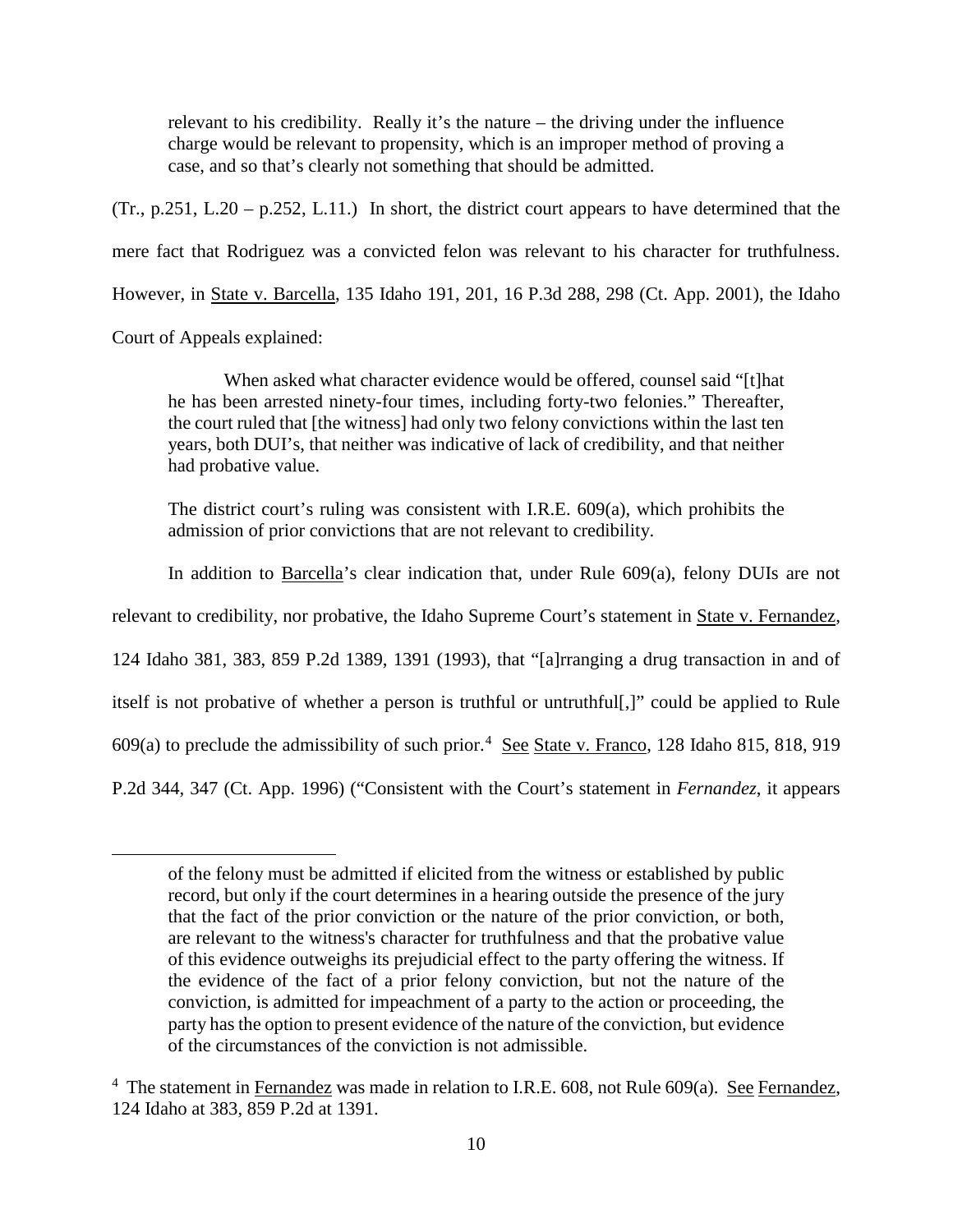that a trial court should be cautious in considering whether a felony conviction for participating in the delivery of a controlled substance is sufficiently relevant, when exploring its admissibility with respect to an issue of credibility under Rule  $609(a)$ .") To the extent a conviction for felony DUI shows "a disregard for the rights of others which might reasonably be expected to express itself in giving false testimony whenever it would be to the advantage of the witness," Rodgers, 119 Idaho at 1072, 812 P.2d at 1233 (quotation marks omitted), the district court did not err.

Even assuming the district court erred in concluding that Rodriguez's 2017 felony conviction (for DUI) was relevant to his truthfulness, such error was, beyond a reasonable doubt, harmless. "Error is not reversible unless it is prejudicial." State v. Stell, 162 Idaho 827, 830, 405 P.3d 612, 615 (Ct. App. 2017). "Harmless error is error unimportant in relation to everything else the jury considered on the issue in question, as revealed in the record." State v. Garcia, 166 Idaho 661, \_\_\_, 462 P.3d 1125, 1138 (2020) (quotation marks omitted). "When the effect of the error is minimal compared to the probative force of the record establishing guilt 'beyond a reasonable doubt' without the error, it can be said that the error did not contribute to the verdict rendered and is therefore harmless." Id.

The district court did not allow the prosecutor to inquire about the nature of the offense, felony DUI, but limited the Rule 609 evidence to the fact that Rodriguez had a prior "felony." Such generic information could not have suggested to the jury that "[h]e did it before, therefore, he's done it again" because the jury was not advised what "it" was. (Tr., p.250, Ls.4-10; see Appellant's brief, p.3.) The effect of the error was minimal "compared to the probative force of the record establishing guilt" beyond a reasonable doubt. Garcia, 166 Idaho at \_\_\_, 462 P.3d at 1138.

11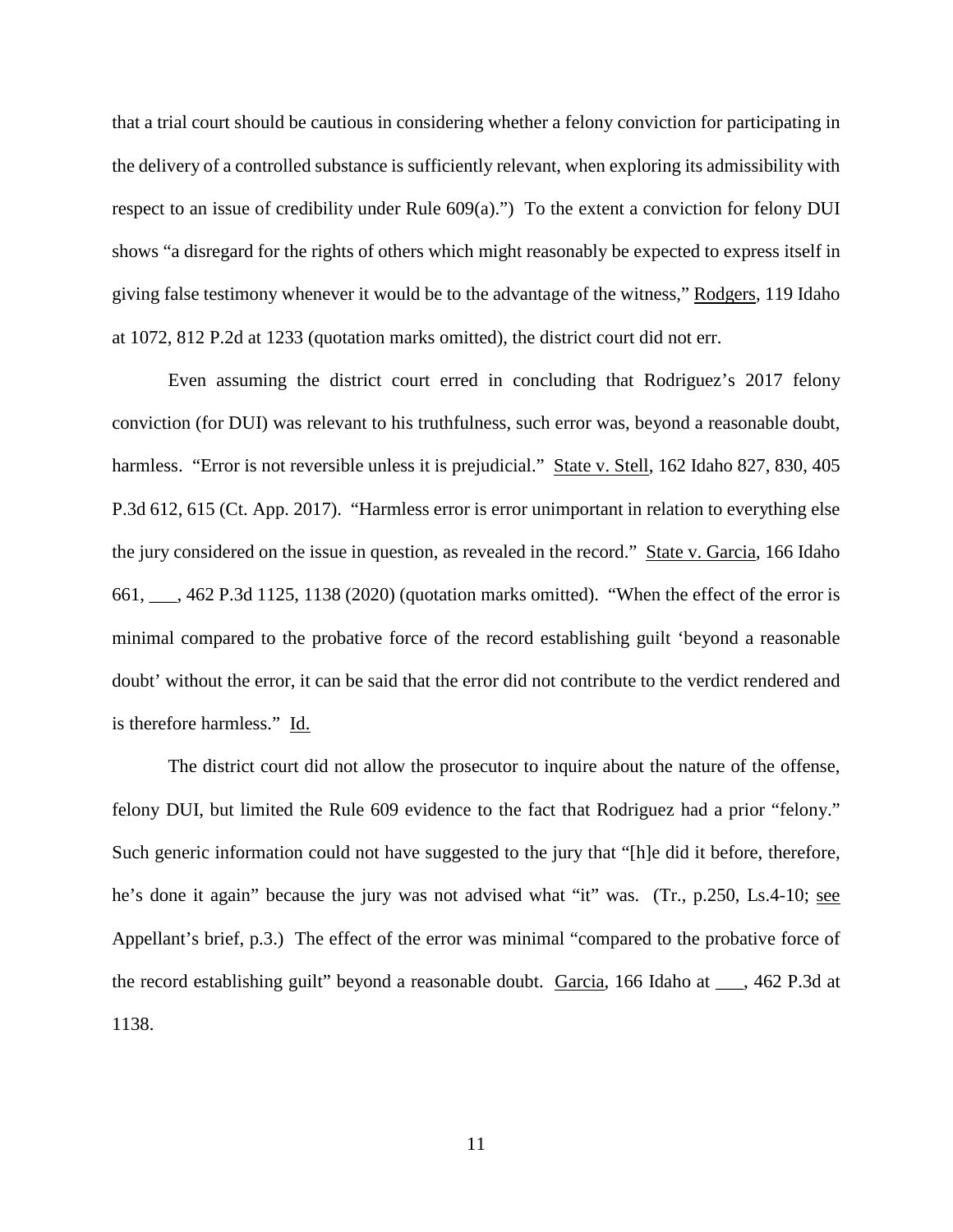In sum, Nakita and Anthony watched through their rear-view mirrors as Rodriguez's truck sped dangerously toward the back of their car while they were stopping for a red light during the daytime. Photos of Rodriguez's truck show that the truck's front windshield was clear enough to see if there was more than one person in the truck. (See St. Exs. 5, 6; Def. Ex. B.) The testimony by Nakita and Anthony that they observed only Rodriguez in the red truck, and only Rodriguez get out of the truck, and continued to watch and follow him as he fled the accident scene before sitting at an outdoor table with strangers, is irrefutable evidence that Rodriguez was the driver. Rodriguez's transparently spurious testimony that he would not name the supposed driver, his own roommate, because he (Rodriguez) would "get in trouble, a lot of trouble" (Tr., p.278, Ls.3-14) only verified Nakita and Anthony's testimony further. Last, but not least, Rodriguez's blood alcohol concentration of 0.219 was two-and one-half times over the legal limit of 0.08.

In weighing the probative force of the entire record against the effect of the presumed error of admitting evidence under Rule 609(a), this Court should conclude that, beyond a reasonable doubt, the admission of such testimony did not contribute to Rodriguez's convictions. Garcia, 166 Idaho 661, \_\_\_, 462 P.3d at 1138.

#### **CONCLUSION**

The state respectfully requests this Court to affirm Rodriguez's judgment of conviction. DATED this 8th day of March, 2021.

> /s/ John C. McKinney JOHN C. McKINNEY Deputy Attorney General